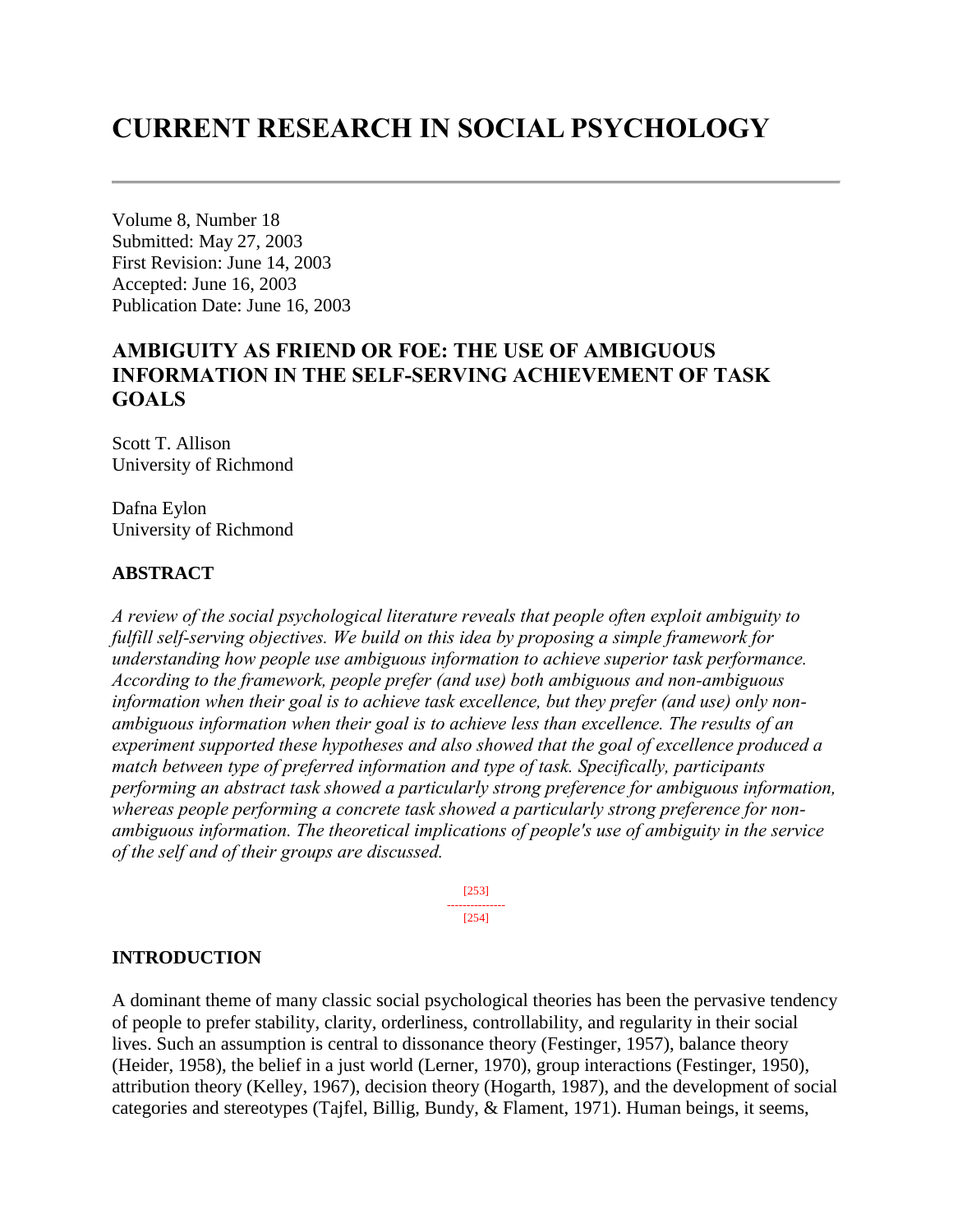prefer clarity over ambiguity in a variety of contexts and in the service of fulfilling many of their social, personal, and psychological needs.

Paradoxically, social psychologists have also generated a stream of research that convincingly supports the precise opposite conclusion, namely, that the absence of clarity often best serves people's psychological and material needs. Indeed, conditions have been identified under which people prefer ambiguity, and may even strategically use ambiguous circumstances to their advantage. For example, Felson (1981) found that athletes were more likely to exaggerate their abilities on ambiguous dimensions (e.g., mental toughness) than on non-ambiguous dimensions (e.g., running speed). Moreover, several investigators (Allison, Messick, & Goethals, 1989; Dunning, Meyerowitze, & Holzberg, 1989; Van Lange & Sedikides, 1998) have discovered that people tend to see themselves as better than others on ambiguous dimensions (e.g., general driving ability) but not on specific, non-ambiguous dimensions (e.g., parallel parking). One explanation for these findings resides in the inherent value of ambiguity in providing opportunities for self-promotion. People may recognize that performances on ambiguous dimensions are more difficult to verify, thus making it easier to inflate one's standing on those dimensions without detection.

In a similar vein, research has shown that people are more likely to selfishly overconsume shared resources that are not clearly defined in terms of size and shape than resources that are clearly defined (Allison, McQueen, & Schaerfl, 1992; Herlocker, Allison, Foubert, & Beggan, 1997). Participants in these studies are typically asked to share resources with others, and these resources are either partitioned in their form (e.g., marbles worth two U.S. dollars each) or nonpartitioned in their form (e.g., sand worth two U.S. dollar per pound). The results of these studies consistently show that although people are reluctant to consume more than their equal share of partitioned resources, they are very willing to exceed their equal share of nonpartitioned resources. The ambiguity inherent in measuring portions of nonpartitioned resources liberates people to pursue their own best interests at the expense of others. All of the above findings suggest that ambiguous circumstances provide an opportunity for people to enhance the self and for gaining a relative psychological (or material) advantage over others.

Recent decision making research also highlights the role of ambiguity in promoting self-serving judgments. Hsee (1995; 1996) refers to the phenomenon as elasticity justification, which he defines as the tendency of people to use uncertainty, and different interpretations of uncertainty, to justify actions that would otherwise be unjustifiable. Social cognition researchers, moreover, have recently focused attention on the idea of motivated reasoning. People attend to information that best serves the self, and the more variegated and complex that information is, the greater the tendency of people to twist the information to their own advantage (Kernahan & Bettencourt, 2002; Kunda, 1990; Mackie, Ahn, Asuncion, & Allison, 2001). Thus there is some suggestion in prior work that people may exploit situations of uncertainty in the service of fulfilling selfbenefiting goals.

> [254] --------------- [255]

The goal of the present research was to establish whether ambiguous information provides opportunities for people to successfully achieve self-promoting goals in common tasks. To the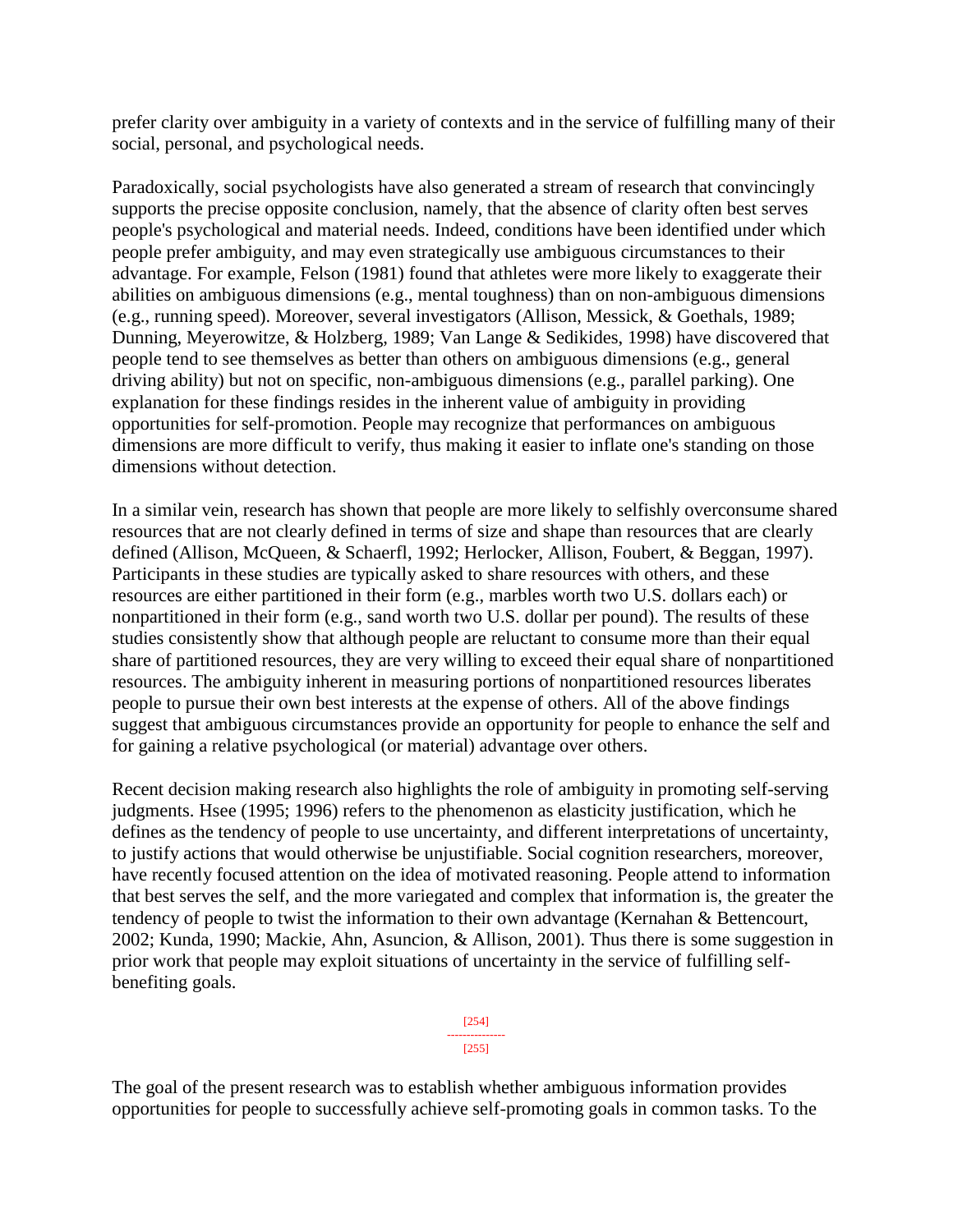best of our knowledge, no one has directly uncovered behavioral evidence of people's selfserving use of ambiguous information in work task settings. We have conducted a recent series of studies that are highly suggestive of the value of ambiguous information in competing successfully against others (Eylon & Allison, 2002). In one of these studies, participants received both ambiguous and non-ambiguous information about how to operate a successful restaurant. Examples of ambiguous information included *must fill a niche* and *must have an inviting décor*, whereas examples of non-ambiguous information included *must have a one-page ad in the telephone book* and *must purchase all furnishings one month in advance*. Participants were asked to choose which information they preferred to share with their business partners and which they would be willing to give away to the owners of a competing restaurant. The results showed that participants were significantly more likely to keep the ambiguous information for themselves and their business partners, and to give away the non-ambiguous information to their competitors. This finding held true even when controlling for several other characteristics of the information that co-varied with ambiguity, such as the perceived importance and obviousness of the information, and how difficult the information was to understand and to act on.

From these considerations, we propose a simple framework that suggests that the use of informational ambiguity is inherently essential for superior behavioral performance on most, if not all, tasks. We suggest that achieving excellence on ambiguous dimensions plays a pivotal role in the process of completing a task successfully or competing successfully against others. We do not deny the importance of acting on non-ambiguous dimensions; indeed, a restaurant can have an exceedingly inviting décor (an ambiguous dimension) but will likely go bankrupt without appropriate furnishings (a non-ambiguous dimension). We argue that the effective use of non-ambiguous information is a necessary but not a sufficient condition for task excellence. To achieve excellence, one must capitalize on both ambiguous and non-ambiguous information.

Our proposed framework also accounts for how people use information when they do not strive to achieve excellence. When the goal is to create a product of merely average quality, we hypothesize that it is not necessary for people to use, or have access to, ambiguous information. This assertion has good face validity; for example, a restaurant with no ambition for excellence will most likely give little attention to their décor or their ambience (ambiguous dimensions) but will nevertheless have to provide customers with utensils, chairs, and cooks (non-ambiguous dimensions).

As noted above, social psychologists have not directly studied the issue of how people use information to complete specific task goals. There is, however, a robust literature on the effective pooling of information among group members in collective problem solving tasks (Dennis, 1997; Graetz, Boyle, Kimble, Thompson, & Garlock, 1998; Stasser, 1991; Stasser, Stewart, & Wittenbaum, 1996; Stewart & Stasser, 1998; Stewart, Billings, & Stasser, 1998). Moreover, scholars in the field of organizational behavior have indirectly alluded to the unrecognized value of ambiguous information (Donnellon, Gray, & Bougon, 1986; Weick, 1979) and have addressed some issues associated with ambiguity in the context of goal-setting (Locke & Latham, 1990). Our present studies seek to add to this literature by examining the pivotal role of informational ambiguity in people's behavioral efforts to achieve superior performance on task goals.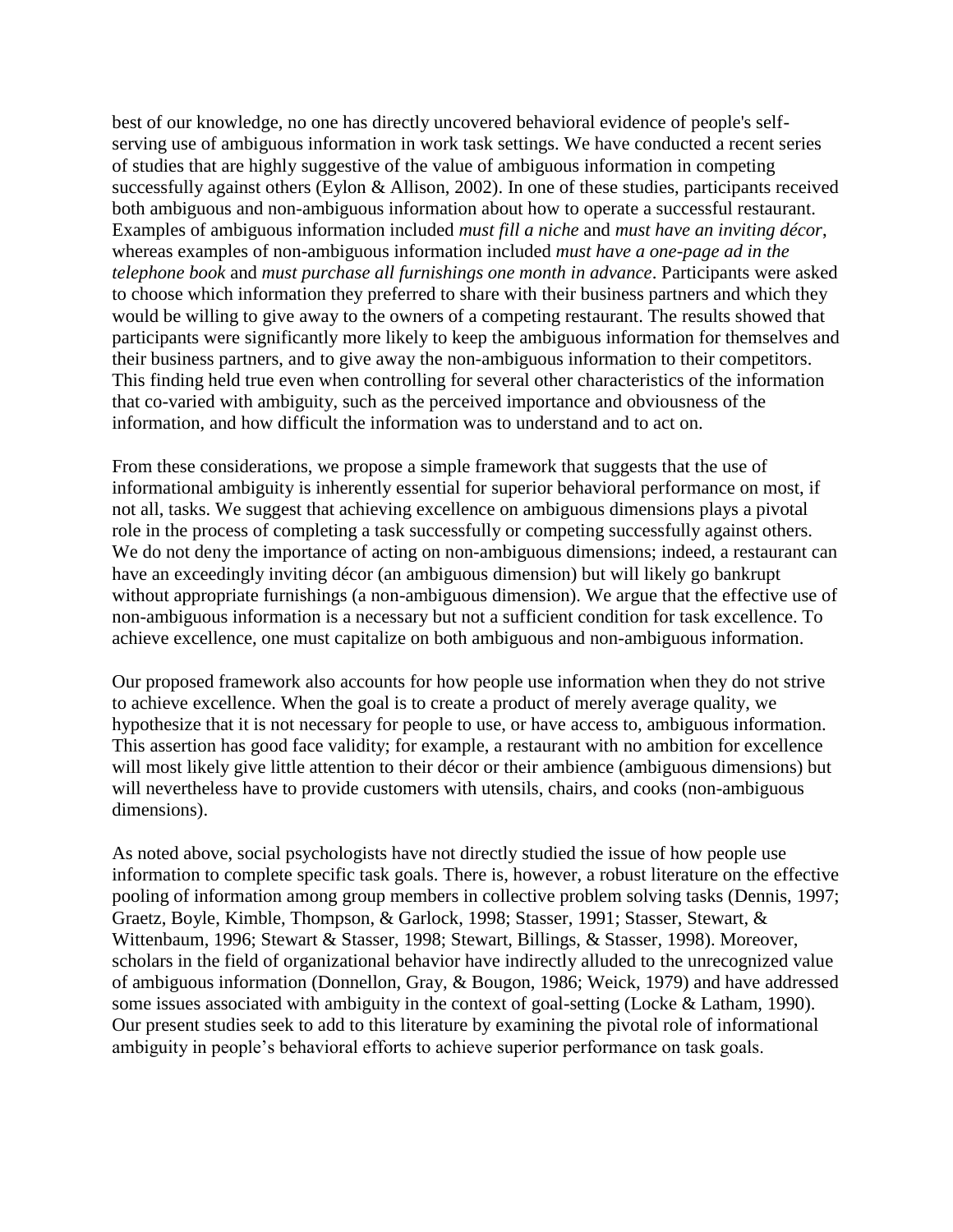To test our hypotheses, we conducted an experiment that varied participants' goals (either excellent or average product), access to type of information (either ambiguous, non-ambiguous, or both), and type of task (either concrete or abstract). We manipulated this latter variable because we wished to determine whether people's preference for ambiguous information is dependent upon the nature of the task confronting them. When people try to excel at abstract tasks (e.g., generating ideas), are they especially likely to gravitate to information that is ambiguous? Conversely, when people try to excel at concrete tasks (e.g., building a house), are they more likely to gravitate to information that is non-ambiguous

> [255] --------------- [256]

#### **METHOD**

#### **Participants**

The participants were 96 undergraduates whose participation fulfilled their introductory psychology course requirement. Sixty-two participants were female and 34 were male. The average age of participants was 20.3 years.

## **Overview of Experiment**

The experiment employed a 2 (task: concrete, abstract) x 2 (goal: excellence, average) x 3 (information: ambiguous, non-ambiguous, both) between-subjects factorial design. Participants were given the task of either building a dollhouse (concrete task) or composing ideas for an essay (abstract task). Their goal was either to generate a superior product (excellence goal) or an average product (average goal). To assist participants with their goal, information was provided to them that was ambiguous, non-ambiguous, or both.

# **Pre-Testing of Materials**

Pre-testing was conducted to ensure that the two tasks (building a dollhouse and composing an essay) differed on the abstract/concrete dimension only. Prior to the experiment, 37 undergraduates were asked to judge the two tasks on a 1 (very concrete) to 7 (very abstract) scale. The results revealed that the essay task was judged to be significantly more abstract ( $M =$ 5.14) than the dollhouse task (M = 2.88),  $F(1, 35) = 10.01$ , p < .01. Participants also rated the two tasks on a variety of other dimensions. The results showed that participants rated the two tasks as roughly the same on all these dimensions, which included (a) how familiar participants were with the tasks, (b) how difficult the tasks were judged to be, (c) how much creativity the tasks required, and (d) how much analytical skill the tasks required (all  $Fs < 1$ ).

Pre-testing was also conducted to ensure that the ambiguous and non-ambiguous information given to participants differed only on the dimension of ambiguity/non-ambiguity. In the dollhouse condition, the five items of ambiguous information were that the dollhouse (1) must be aesthetically pleasing, (2) must be realistic, (3) must make efficient use of space, (4) must seem comfortable to live in, and (5) must have a modern look. The five non-ambiguous informational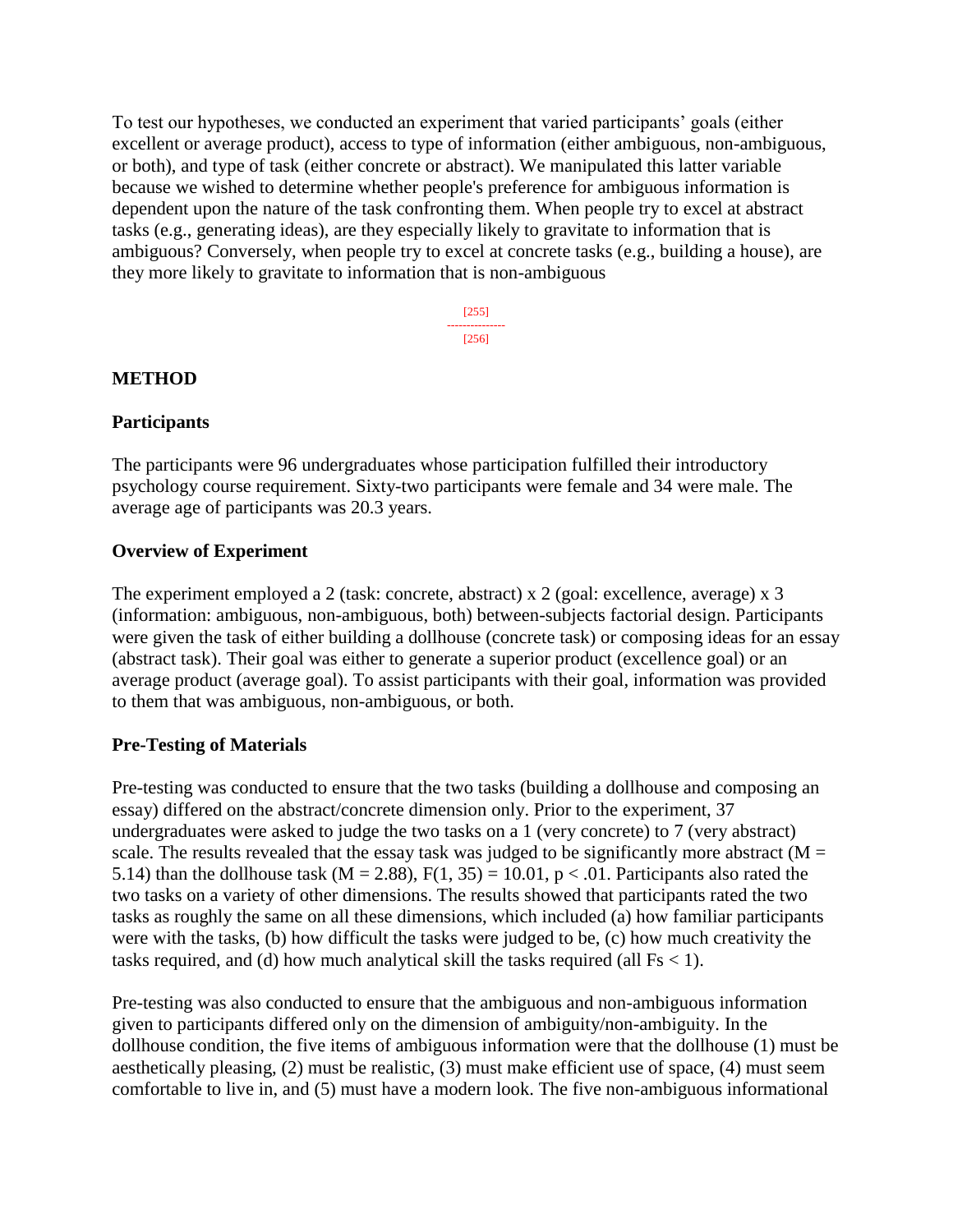items were that the dollhouse (1) must have a front door, (2) must have four windows, (3) must have a roof, (4) must have a kitchen, and (5) must have two floors.

In the essay condition, the five items of ambiguous information were that the essay (1) must support a position, (2) must be original, (3) must be intellectually stimulating, (4) must be wellorganized, and (5) must keep the reader's attention. The five non-ambiguous informational items were that the essay (1) must be double-spaced, (2) must have a title, (3) must be one page long, (4) must by typed in size 14 font, and (5) must be spell-checked.

Prior to the experiment, a sample of 52 undergraduates rated this information on the dimensions of ambiguity, importance, obviousness, difficulty of understanding, difficulty of implementation, and strategic/tactical characteristics. Participants were asked to circle a number on a series of 1 to 7 scales, with higher numbers indicating higher judged positions on the dimensions. The results revealed that our ambiguous items were judged to be significantly more ambiguous ( $M = 5.48$ ) than our non-ambiguous items ( $M = 3.17$ ),  $F(1, 50) = 14.44$ ,  $p < .001$ . Our ambiguous and nonambiguous informational items were not judged to be different on any of the other dimensions  $\text{(all Fs} < 1.2).$ 



## **Procedure**

Participants arrived individually for an experiment entitled *Task Perception*. One half of the participants was told that their task was to compose ideas for an essay which they were to write as an evaluation of the introductory psychology course. The other half was told that their task was to use construction materials to build a miniature dollhouse. These materials included colored paper, toothpicks, sequins, string, glue, and scissors.

After being informed of their task, participants were then given their goal for the task. One half of the participants were assigned to the excellence goal condition. These participants were told that their goal was to construct the best dollhouse (or to write the best essay) that they possibly could. To provide an incentive, the experimenter explained that the best dollhouse (or essay) would be selected at the end of the semester and that the winning participant would receive \$25. The other half of the participants was assigned to the average goal condition. These participants were told that because their task was not an important part of the experiment, their goal was to construct an average dollhouse (or essay) and that they need not worry about creating a high quality product.

Participants were then told that they would be given five pieces of information to assist them in performing their tasks. One third of the participants (in the ambiguous information condition) were given the five ambiguous pieces of information. Another third of the participants (in the non-ambiguous information condition) were given the five non-ambiguous pieces of information. A final third of the participants (in the both condition) were given five pieces of information that were a mix of both ambiguous and non-ambiguous information (either three ambiguous and two non-ambiguous items, or two ambiguous and three non-ambiguous items).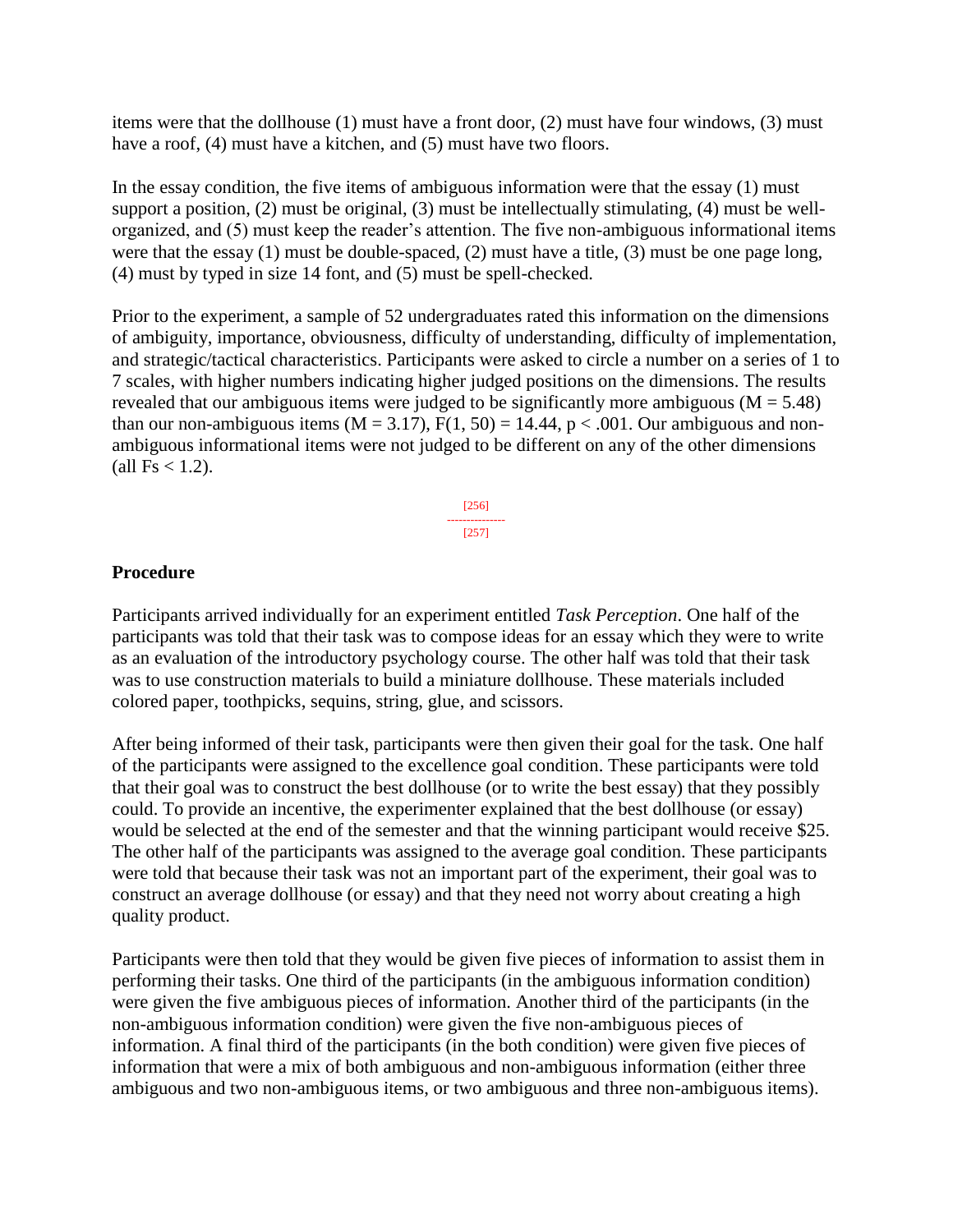The two (or three) items of ambiguous (or non-ambiguous) information were chosen randomly from the pool of five items of each type.

After participants received their task instructions, goals, and information, they were then given 30 minutes to complete their tasks. Upon completion of their tasks, participants completed a questionnaire measuring their evaluation of the information given to them. Participants were then debriefed and excused.

# **Dependent Variables**

Participants' dollhouses and essays were evaluated by three undergraduate raters who were blind to the experimental conditions and hypotheses. The primary dependent variables of interest were (a) the external raters' evaluation of the quality of participants' dollhouse and essays, (b) participants' evaluation of the usefulness of the information provided to them, and (c) participants' level of frustration with the degree of usefulness of the information.

## **RESULTS**

#### **Manipulation Checks**

After completing their tasks, participants were asked to judge, on a 1 (not at all) to 7 (extremely) scale, the degree to which their goal was to construct an excellent product. Participants in the excellence condition were significantly more likely to indicate that their goal was excellence (M  $= 5.54$ ) than were participants in the average condition (M = 3.89), F(1, 84) = 4.38, p < .05. Consistent with our pre-testing results, participants also rated the ambiguous information as more ambiguous (M = 4.88) than the non-ambiguous information (M = 3.70), F(1, 84) = 4.11, p < .05, and they rated the essay task as more abstract ( $M = 4.62$ ) than the dollhouse task ( $M = 3.25$ ), F(1,  $84$ ) = 4.80, p < .05. These results suggest that our experimental manipulations were successful. Appendix A displays the descriptive statistics and correlations among the three dependent variables.

> [257] --------------- [258]

# **External Raters' Perceptions of Product Quality**

Three raters who were blind to the experimental hypotheses were asked to rate the quality of the product generated by each participant. The ratings ranged from 1 (extremely poor quality) to 10 (extremely high quality). The three sets of ratings achieved an alpha of .82, indicating that our raters were in general agreement about what constituted a high or low quality product. We computed the average of the three ratings, and submitted these average ratings to a 2 (task: concrete, abstract) x 2 (goal: excellence, average) x 3 (information: ambiguous, non-ambiguous, both) analysis of variance (ANOVA).

The ANOVA yielded two significant effects of interest. First, not surprisingly, participants whose goal was to create an excellent product produced a higher quality product ( $M = 7.46$ ) than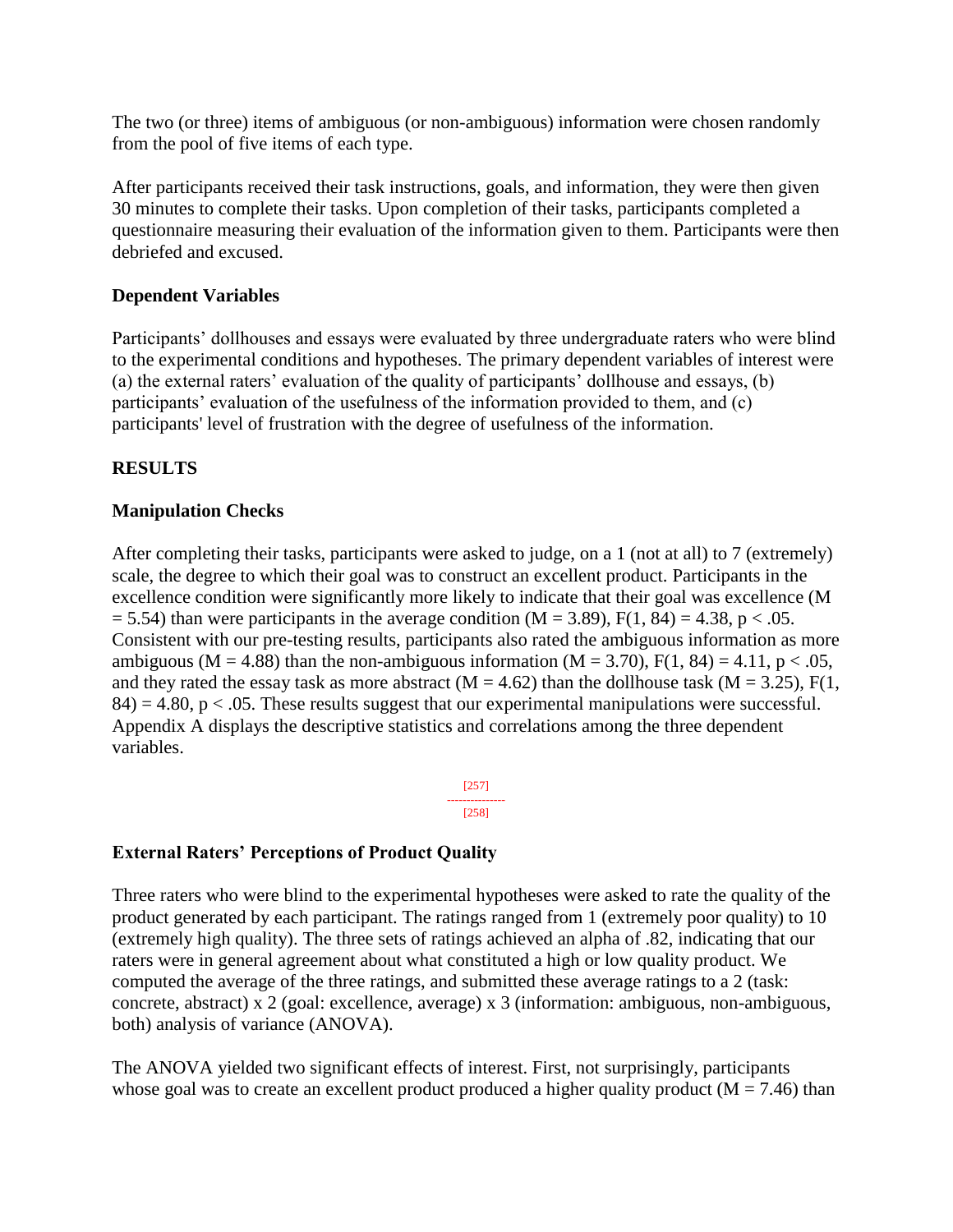did participants whose goal was to produce an average product ( $M = 6.10$ ),  $F(1, 84) = 72.79$ , p < .001. Of greater importance was the three-way interaction that emerged between task, goal, and information,  $F(2, 84) = 7.31$ ,  $p < .001$ . The means associated with this interaction are displayed in Table 1.

#### **Table 1: Mean Ratings of Product Quality**

|                              | Concrete<br><b>Task</b> | Abstract<br><b>Task</b> |
|------------------------------|-------------------------|-------------------------|
| Non-Ambiguous<br>Information | 6.50                    | 6.35                    |
|                              | (0.85)                  | (0.82)                  |
|                              |                         |                         |
| Ambiguous<br>Information     | 5.85                    | 5.88                    |
|                              | (0.34)                  | (0.52)                  |
| Both Types of<br>Information | 6.13                    | 6.00                    |
|                              | (0.63)                  | (0.99)                  |
| Non-Ambiguous<br>Information | 7.60                    | 6.00                    |
|                              | (0.52)                  | (0.67)                  |
|                              |                         |                         |
| Ambiguous<br>Information     | 6.98                    | 8.08                    |
|                              | (0.48)                  | (0.58)                  |
| Both Types of<br>Information | 8.11                    | 7.55                    |
|                              | (0.82)                  | (0.41)                  |
|                              |                         |                         |

Note: Standard deviations appear in parentheses.

[258] --------------- [259]

To interpret this three-way interaction, we computed separate task by information ANOVAs for the average goal condition and the excellence goal condition, using the error term from the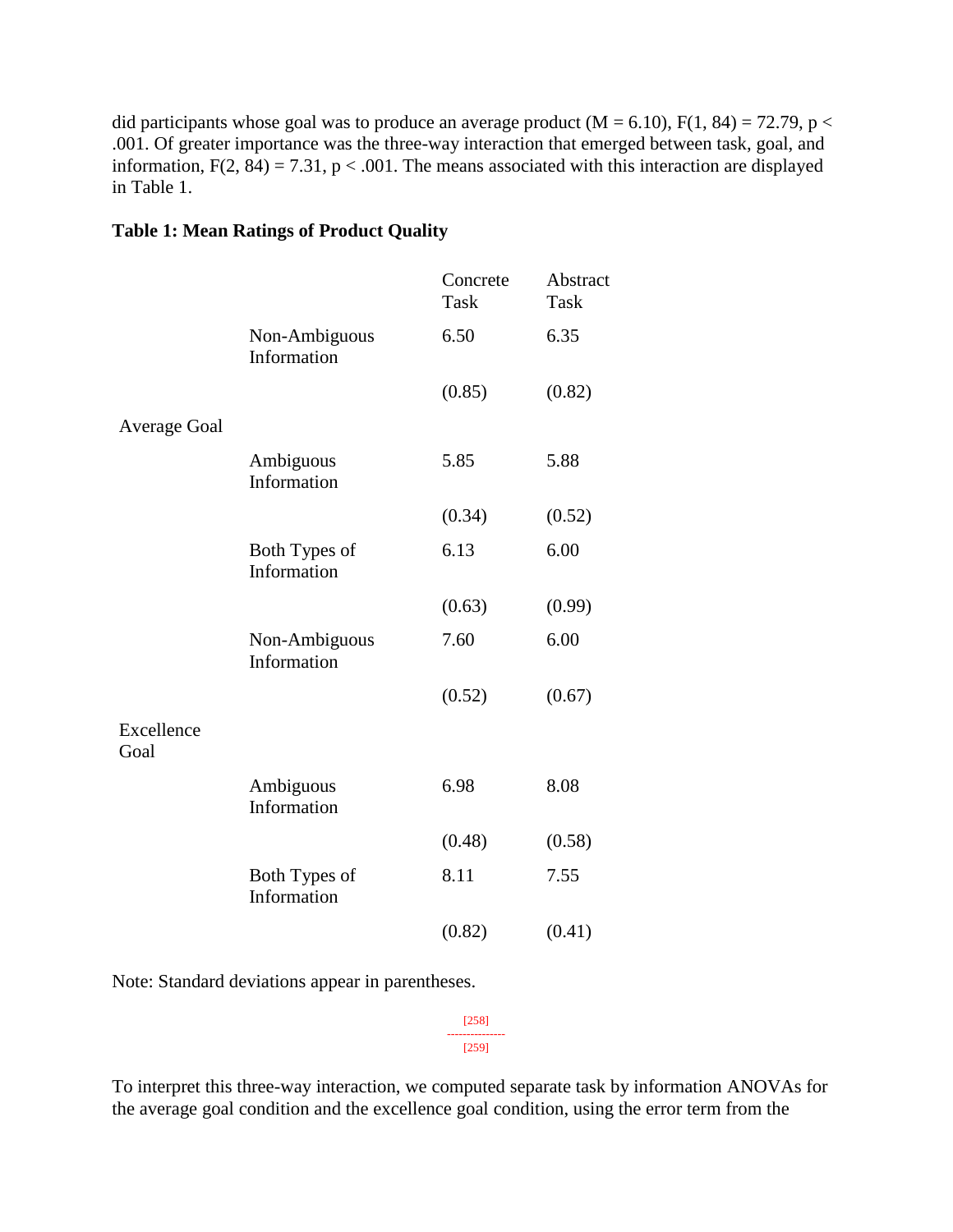overall ANOVA. The analysis of the average goal data revealed only a main effect of information; participants produced a better product when they had access to non-ambiguous information ( $M = 6.43$ ) than when they had access to ambiguous information ( $M = 5.86$ ) or both types of information ( $M = 6.06$ ). The ANOVAs also showed that the task by information interaction was significant in the excellence goal condition,  $F(2, 84) = 8.21$ ,  $p < .01$ , but not in the average goal condition  $(F < 1)$ . As shown in Table 1, the task by information interaction in the excellence condition reveals that participants made a higher quality abstract product when they had ambiguous information ( $M = 8.08$ ) than when they had non-ambiguous information (M  $= 6.00$ ). Conversely, participants made a higher quality concrete product when they had nonambiguous information ( $M = 7.60$ ) than when they had ambiguous information ( $M = 6.98$ ). Moreover, as hypothesized, product quality was most enhanced when both ambiguous and nonambiguous information was provided to participants.

To better understand our data, we conducted two orthogonal contrasts on the excellence goal data. The first tested whether concrete task participants produced a better product when they had access to non-ambiguous information ( $M = 7.60$ ) and both types of information ( $M = 8.11$ ) than when they had access to ambiguous information ( $M = 6.98$ ). This contrast was significant,  $F(1, 1)$  $84$ ) = 6.62, p < .05. The second contrast tested whether abstract task participants produced a better product when they had access to ambiguous information  $(M = 8.08)$  and both types of information ( $M = 7.55$ ) than when they had access to non-ambiguous information ( $M = 6.00$ ). This contrast was also significant,  $F(1, 84) = 7.01$ ,  $p < .05$ .

# **Perceptions of Information Value**

Participants were asked to indicate the extent to which the information provided to them was valuable for achieving their goals. The rating scale ranged from 1 (not at all valuable) to 7 (extremely valuable). The ANOVA revealed a main effect of goal,  $F(1, 84) = 78.59$ ,  $p < .001$ , indicating that participants in the excellence goal condition judged the information to be more valuable ( $M = 5.77$ ) than did participants in the average goal condition ( $M = 4.57$ ). Of greater importance was the three-way interaction that emerged,  $F(1, 84) = 3.02$ , p < .05. The means associated with this interaction are reported in Table 2.

#### **Table 2: Mean Ratings of Information Value**

|              |                              | Concrete<br>Task | <b>Abstract Task</b> |
|--------------|------------------------------|------------------|----------------------|
|              | Non-Ambiguous<br>Information | 5.65             | 5.00                 |
|              |                              | (0.58)           | (0.67)               |
| Average Goal |                              |                  |                      |
|              | Ambiguous Information        | 4.10             | 4.22                 |
|              |                              | (0.57)           | (0.74)               |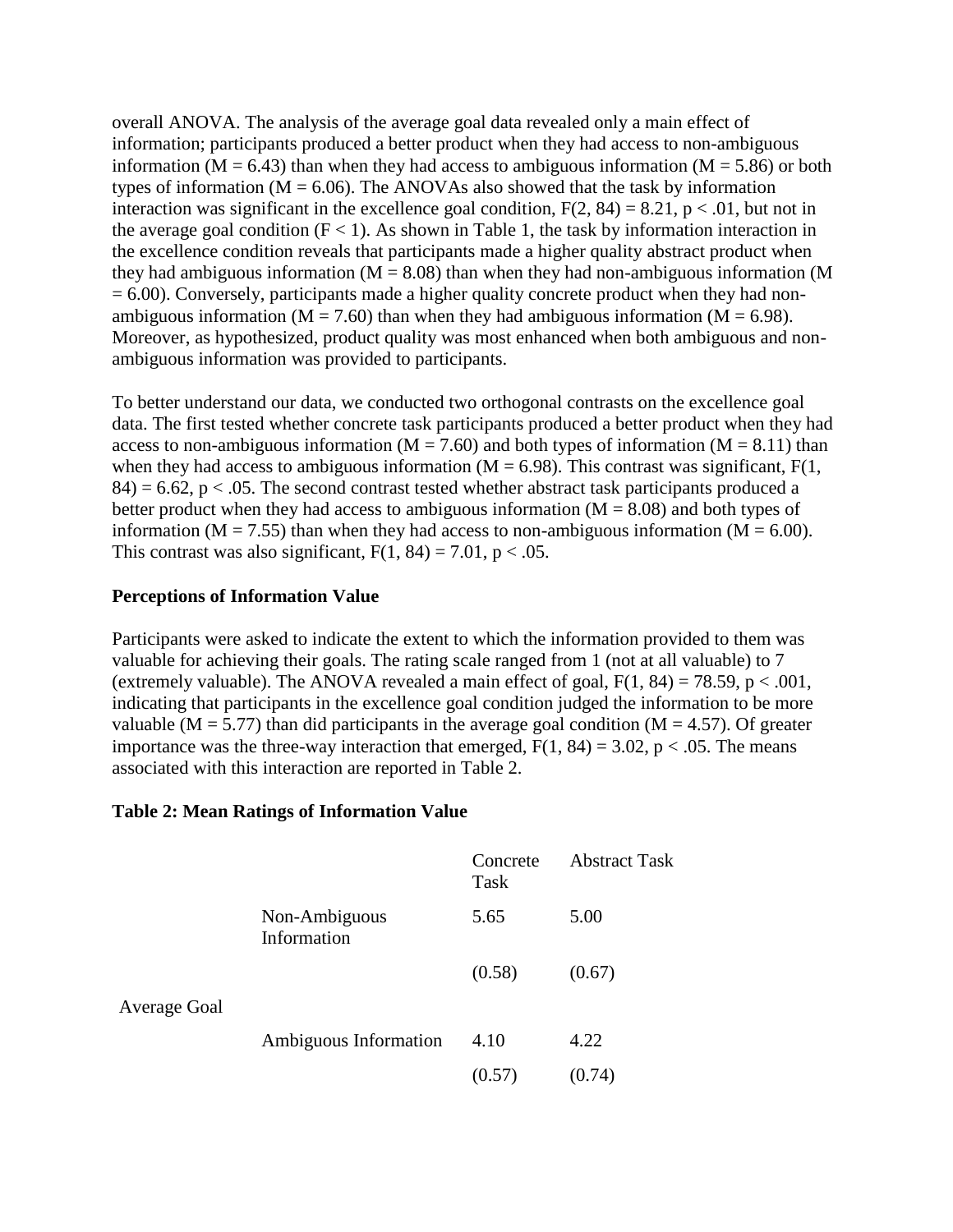|                        | Both Types of<br>Information | 4.25   | 4.36   |
|------------------------|------------------------------|--------|--------|
|                        |                              | (0.80) | (0.50) |
|                        | Non-Ambiguous<br>Information | 5.80   | 5.28   |
|                        |                              | (0.42) | (0.69) |
| <b>Excellence Goal</b> |                              |        |        |
|                        | Ambiguous Information        | 5.10   | 6.40   |
|                        |                              | (0.57) | (0.66) |
|                        | Both Types of<br>Information | 6.00   | 5.95   |
|                        |                              | (0.33) | (0.74) |

Note: Standard deviations appear in parentheses.

[259] --------------- [260]

Separate task by information ANOVAs were conducted on the average goal and excellence goal data. Once again, the average goal analysis revealed only a main effect of information; participants valued non-ambiguous information ( $M = 5.33$ ) more than ambiguous information  $(M = 4.15)$  or both types of information  $(M = 4.31)$ ,  $F(2, 84) = 4.47$ ,  $p < .05$ . The excellence goal analysis revealed a significant task by information interaction,  $F(2, 84) = 5.13$ , p < .05. As shown in Table 2, participants in the abstract task found ambiguous information to be more valuable (6.40) than non-ambiguous information (5.28), whereas participants in the concrete task rated non-ambiguous information more valuable (5.80) than ambiguous information (5.10). Also note that participants found having both types of information (ambiguous and non-ambiguous) was far more valuable when they were trying to make an excellent product (6.00 for concrete and 5.95 for abstract) than when they were trying to make an average product (4.25 and 4.36, respectively).

To better understand the task by information interaction in the excellence goal condition, we conducted two orthogonal contrasts. The first tested whether concrete task participants valued their information more when they had access to non-ambiguous information  $(M = 5.80)$  and both types of information ( $M = 6.00$ ) than when they had access to ambiguous information ( $M =$ 5.10). This contrast was significant,  $F(1, 84) = 5.62$ ,  $p < .05$ . The second contrast tested whether abstract task participants valued their information more when they had access to ambiguous information ( $M = 6.40$ ) and both types of information ( $M = 5.95$ ) than when they had access to non-ambiguous information ( $M = 5.28$ ). This contrast was also significant,  $F(1, 84) = 4.01$ ,  $p <$ .05.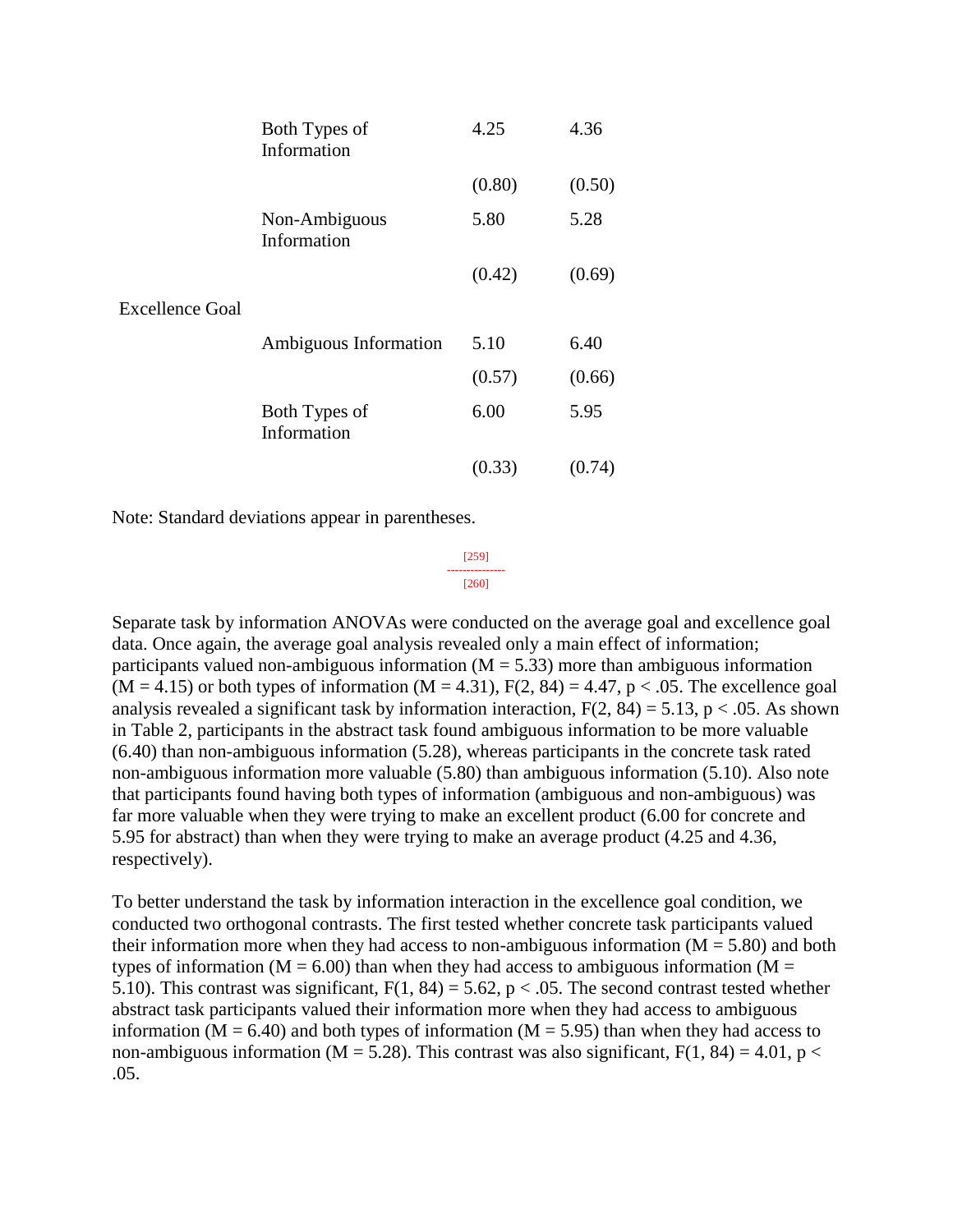#### **Frustration With the Information**

Participants were also asked how frustrated they were with their information's usefulness in achieving their goals. The rating scale ranged from 1 (not at all frustrated) to 7 (extremely frustrated). Once again, the ANOVA revealed a three-way interaction,  $F(1, 84) = 8.25$ , p < .001. The means associated with this effect are shown in Table 3.

|                        |                              | Concrete<br><b>Task</b> | Abstract<br><b>Task</b> |
|------------------------|------------------------------|-------------------------|-------------------------|
|                        | Non-Ambiguous<br>Information | 3.55                    | 3.01                    |
|                        |                              | (0.49)                  | (0.65)                  |
| Average Goal           |                              |                         |                         |
|                        | Ambiguous Information        | 4.50                    | 3.70                    |
|                        |                              | (0.53)                  | (0.48)                  |
|                        |                              |                         |                         |
|                        | Both Types of<br>Information | 4.00                    | 3.50                    |
|                        |                              | (0.82)                  | (0.58)                  |
|                        | Non-Ambiguous<br>Information | 3.30                    | 4.73                    |
|                        |                              | (0.82)                  | (0.53)                  |
| <b>Excellence Goal</b> |                              |                         |                         |
|                        | Ambiguous Information        | 4.30                    | 3.35                    |
|                        |                              | (0.48)                  | (0.67)                  |
|                        | Both Types of<br>Information | 3.13                    | 3.83                    |
|                        |                              | (0.25)                  | (0.35)                  |

#### **Table 3: Mean Ratings of Reported Frustration With the Information**

Note: Standard deviations appear in parentheses.

[260] --------------- [261]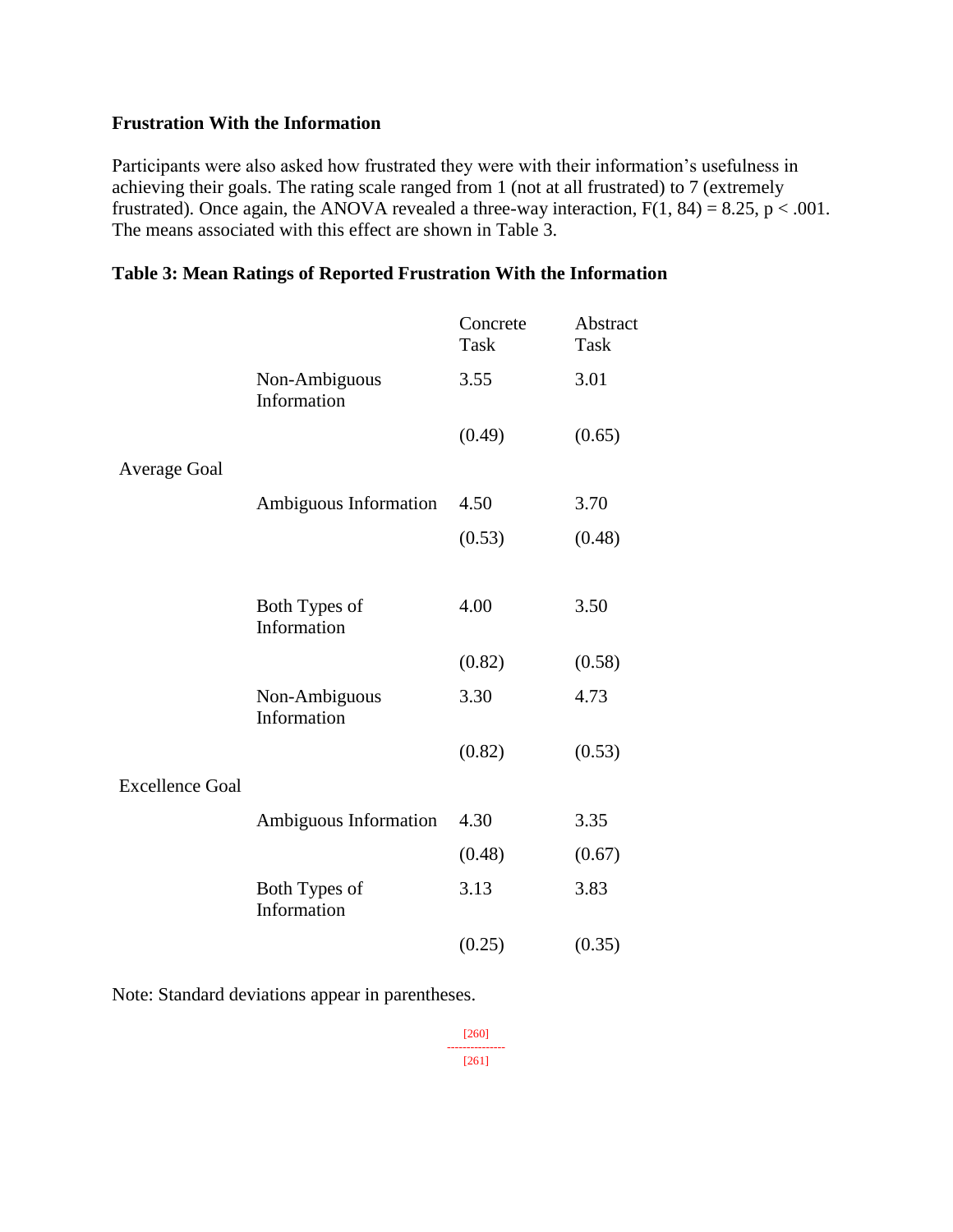Once again, we conducted separate ANOVAs on the average goal and excellence goal data. As in previous analyses, the average goal ANOVA revealed only a main effect of information; average goal participants were less frustrated with non-ambiguous information ( $M = 3.28$ ) than with ambiguous information (M = 4.11) or both types of information (M = 3.73),  $F(2, 84) = 4.47$ , p < .05. The excellence goal analysis revealed a significant task by information interaction, F(2,  $84$ ) = 5.13, p < .05. As indicated in Table 3, this interaction shows that participants in an abstract task were more frustrated with non-ambiguous information  $(M = 4.73)$  than with ambiguous information ( $M = 3.35$ ), whereas in the concrete task they were more frustrated with the ambiguous information ( $M = 4.30$ ) than with the non-ambiguous information ( $M = 3.30$ ).

Two orthogonal contrasts were performed on the excellence goal data. The first tested whether concrete task participants were less frustrated with their information when they had access to non-ambiguous information ( $M = 3.30$ ) and both types of information ( $M = 3.13$ ) than when they had access to ambiguous information ( $M = 4.30$ ). This contrast was significant,  $F(1, 84) = 4.98$ , p < .05. The second contrast tested whether abstract task participants were less frustrated with their information when they had access to ambiguous information ( $M = 3.35$ ) and both types of information ( $M = 3.83$ ) than when they had access to non-ambiguous information ( $M = 4.73$ ). This contrast was also significant,  $F(1, 84) = 4.26$ ,  $p < .05$ .

# **DISCUSSION**

We began this article by proposing that informational ambiguity plays a central role in promoting superior task performance. Building on our recent work that highlights the underrated value of ambiguous information (Eylon & Allison, 2002), we proposed that ambiguity signals a depth and richness of interpretation needed to excel in a task or to rise above the competition. Our proposed framework did not discount the importance of non-ambiguous information in achieving task goals. Indeed, we proposed that the effective use of non-ambiguous information is essential for creating an average product as well as an excellent one. Excellence, however, requires acting on both non-ambiguous and ambiguous information.

Our data were largely supportive of our hypotheses. Participants whose goal was to achieve excellence generated a product that was judged to be of highest quality when they had access to both ambiguous and non-ambiguous information. These same participants judged their information to be of greatest value to them, and they reported the least amount of frustration with their information. Interestingly, this pattern shifted depending on the type of task assigned to participants. Participants working on the concrete task preferred (and needed) both ambiguous and non-ambiguous information to achieve their goal of task excellence, but these participants showed a stronger preference (and need for) the non-ambiguous information. Conversely, participants working on the abstract task preferred (and needed) both ambiguous and nonambiguous information to achieve their goal of task excellence, but these participants showed a stronger preference (and need for) the ambiguous information. In short, we obtained some evidence for a match between task type and information type: The more concrete the task, the more that concrete information appears essential for task excellence, and the more abstract the task, the more that abstract information appears essential for task excellence.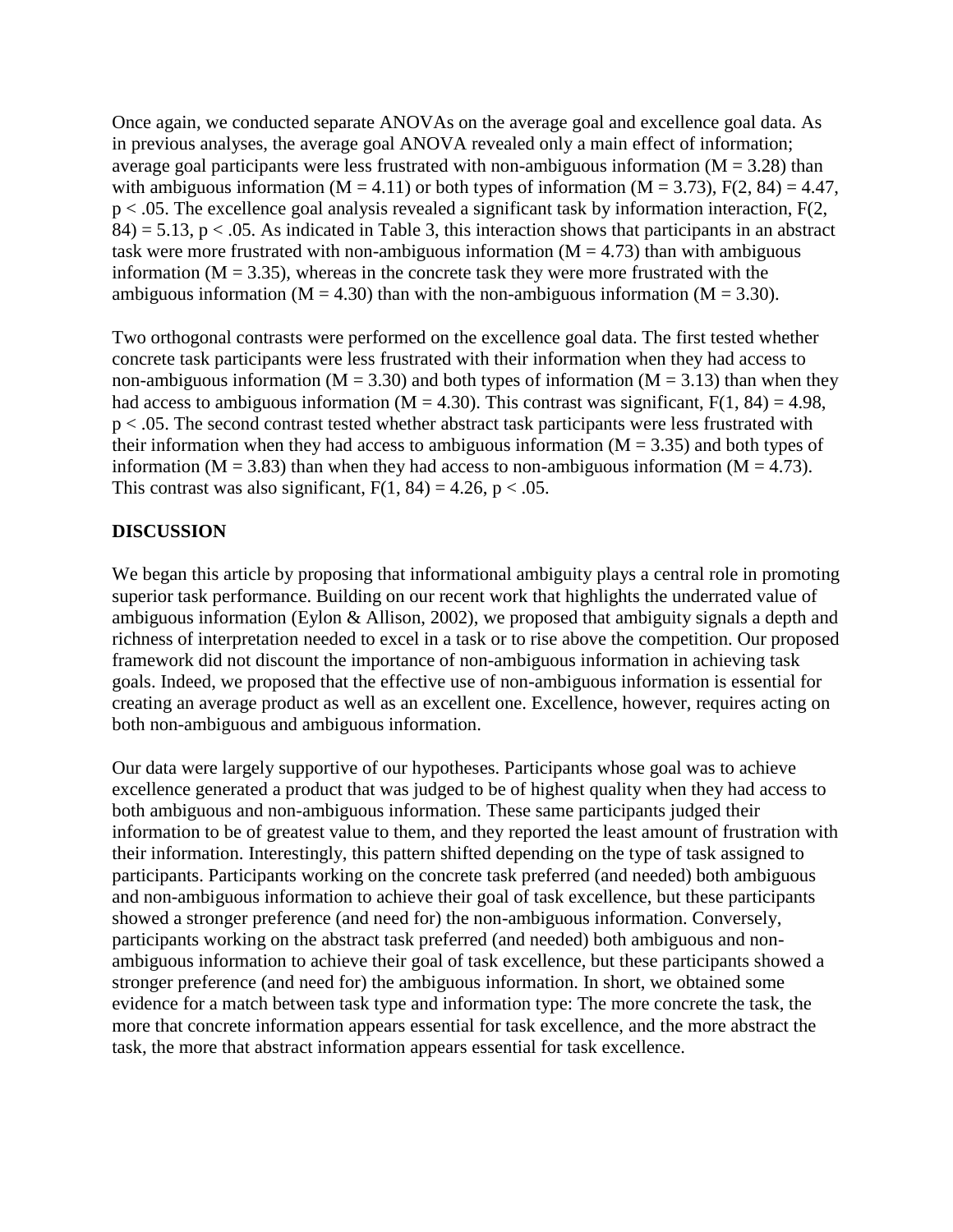Also as predicted by our model, when participants attempted to create an average product, they were more likely to prefer, and were least frustrated with, information that was non-ambiguous in nature. It is interesting to note that average goal participants generated a better product (as judged by external raters) when they had access to non-ambiguous information than when they had access to ambiguous information. Given the relatively high ratings of the average products (roughly 6 on a 1 to 10 scale), it is possible that the non-ambiguous information actually enabled average goal participants to generate an above-average product. However, in light of average goal participants' ratings of information value and frustration, it is more likely that the nonambiguous information was ideal for the creation of an average product, and that having access to ambiguous information may have contributed to the creation of a somewhat below-average product.

In the introduction to this paper, we proposed that people may be motivated to use ambiguity to fulfill self-serving motivations. We acknowledge that one limitation of our research is that we never directly operationalized a self-enhancing motivational variable. As such, we cannot yet rule out the possibility is that human beings are quite rational in their use and interpretation of the value of ambiguous and non-ambiguous information. Specifically, it is possible that people (a) view non-ambiguous information as denoting minimum standards for acceptable performance, and (b) view ambiguous information as denoting standards above and beyond minimal performance. One fruitful direction for future research would be to investigate whether people make these rational interpretations of informational ambiguity (and non-ambiguity). Moreover, additional research is needed to more directly measure whether ambiguity triggers self-serving motivational tendencies.

#### [261] --------------- [262]

We also acknowledge that a more complete model of information use may have included a third goal to accompany *average* and *excellent* product, namely, the goal of *poor* product. At first blush, a goal of incompetence might seem absurd, yet there is a small body of work that focuses on the conditions under which members of groups and organizations are likely to deliberately engage in what has been termed *organizational sabotage* (Giacalone & Rosenfeld, 1987). We chose to omit this goal of poor performance for two reasons. First, rarely do people deliberately attempt to create a poor product or to engage in organizational sabotage. Second, there is little basis for generating predictions about the type(s) of information people might require to do a poor job. One might argue that no information is required for poor performance, but at the same time one could argue that people might need both ambiguous and non-ambiguous information - the same needed for excellence -- if only to know what dimensions are essential on which to perform poorly.

We did, however, have considerable basis for generating predictions about the power of ambiguity in promoting task excellence. The self-enhancement literature suggests that under some conditions, people may prefer ambiguity because it enables them to fulfill their self-serving needs (Allison et al., 1989; Allison et al., 1992; Felson, 1981; Herlocker et al., 1997; Van Lange & Sedikides, 1998). The organizational behavior literature hints at the value of ambiguity but provides little or no supporting empirical work (Donnellon et al, 1986; Wieck, 1979). These studies, along with our own recent studies of ambiguous information (Eylon & Allison, 1998),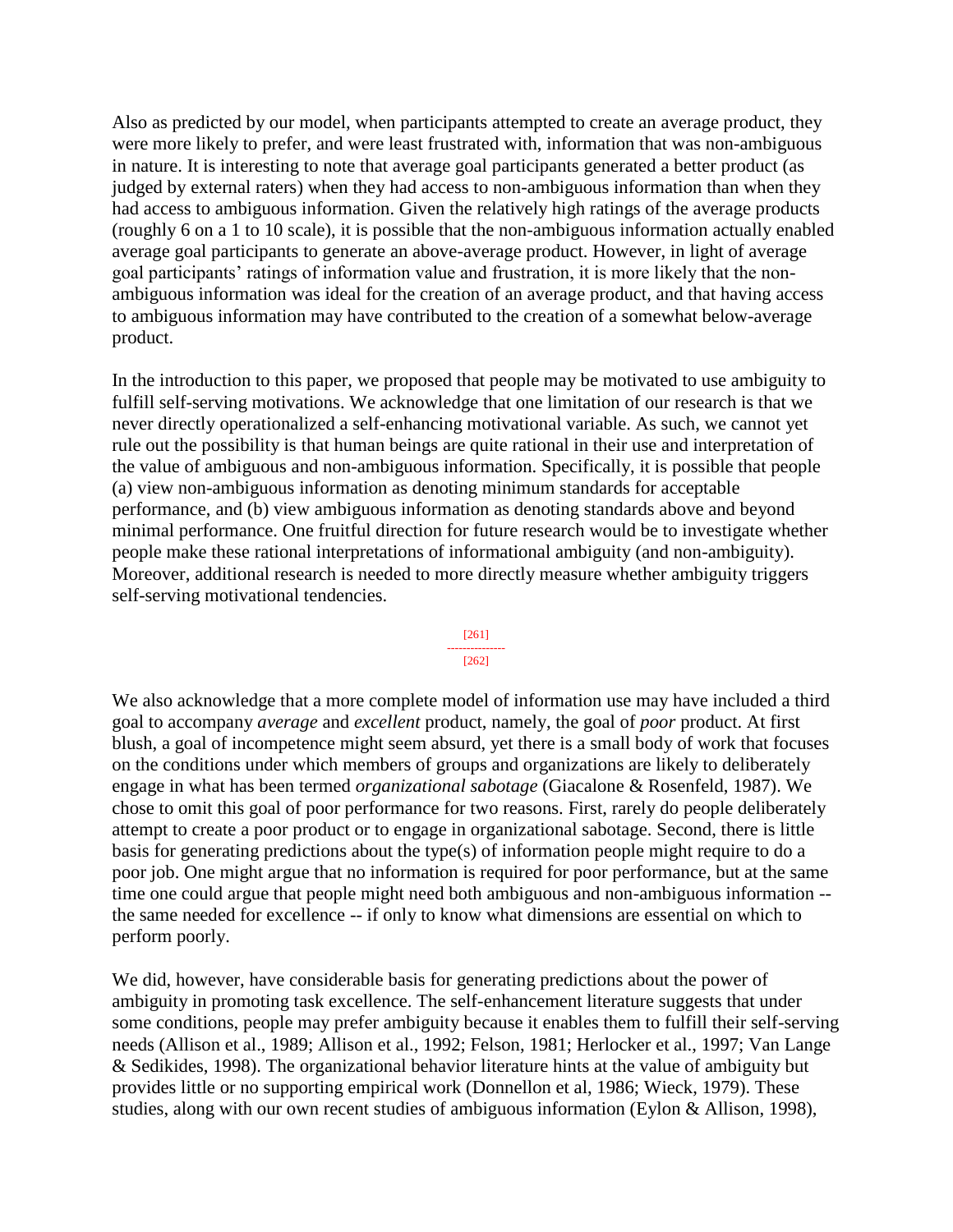suggest the counter-intuitive notion that humans may not eschew ambiguity as many classic social psychological theories might suggest. In fact, it is our contention that people go out of their way to exploit ambiguity and uncertainty whenever possible (see also Messick, 1999).

Our unique contribution to the literature on ambiguity resides in its focus on the behavioral consequences of using ambiguous versus non-ambiguous information. As mentioned in the introduction, prior research has addressed the manner in which ambiguity presents opportunities for human judgment to be distorted in a self-serving direction (Eylon & Allison, 2002; Felson, 1981; Hsee, 1996; Kernahan & Bettencourt, 2002). Our work goes extends our understanding of ambiguity by demonstrating its power to enhance performance on behavioral tasks. Several critics of social cognition have lamented its almost exclusive reliance on judgments and inferences as dependent variables at the expense of observing actual behavior (e.g., Allison & Kerr, 1994). Informational ambiguity, we have shown, has behavioral as well as affective consequences. We hope that our model and our data engender additional theoretical and empirical attention toward the largely unrecognized depth and richness of ambiguous stimuli in work task settings.

# **REFERENCES**

Allison, S. T., & Kerr, N. L. (1994). Group correspondence biases and the provision of public goods. *Journal of Personality and Social Psychology*, 66, 688-698.

Allison, S. T., McQueen, L. R., & Schaerfl, L. M. 1992. Social decision making processes and the equal partitionment of shared resources. *Journal of Experimental Social Psychology*, 28, 23- 42.

Allison, S. T., Messick, D. M., & Goethals, G. (1989). On being better but not smarter than others: The Muhammad Ali effect. *Social Cognition*, 7, 275-296.

Daft, R. L., & Lengel, R. H. (1986). Organizational information requirements, media richness and structural design. *Management Science*, 32, 554-571.

Dennis, A. R. (1997). Information exchange and use in small group decision making. *Small Group Research*, 27, 532-550.

Donnellon, A. Gray, B. & Bougon, M. G. 1986. Communication, meaning, and organized action. *Administrative Science Quarterly*, 31, 43-55.

Dunning, D., Meyerowitz, J., & Holzberg, A. (1989). Ambiguity and self-evaluation: The role of idiosyncratic trait definitions in self-serving assessments of ability. *Journal of Personality and Social Psychology*, 57, 1082-1090.

Eylon, D., & Allison, S. T. (2002). The paradox of ambiguity incooperative and competitive organizational settings. *Group and Organization Management*, 27, 172-208.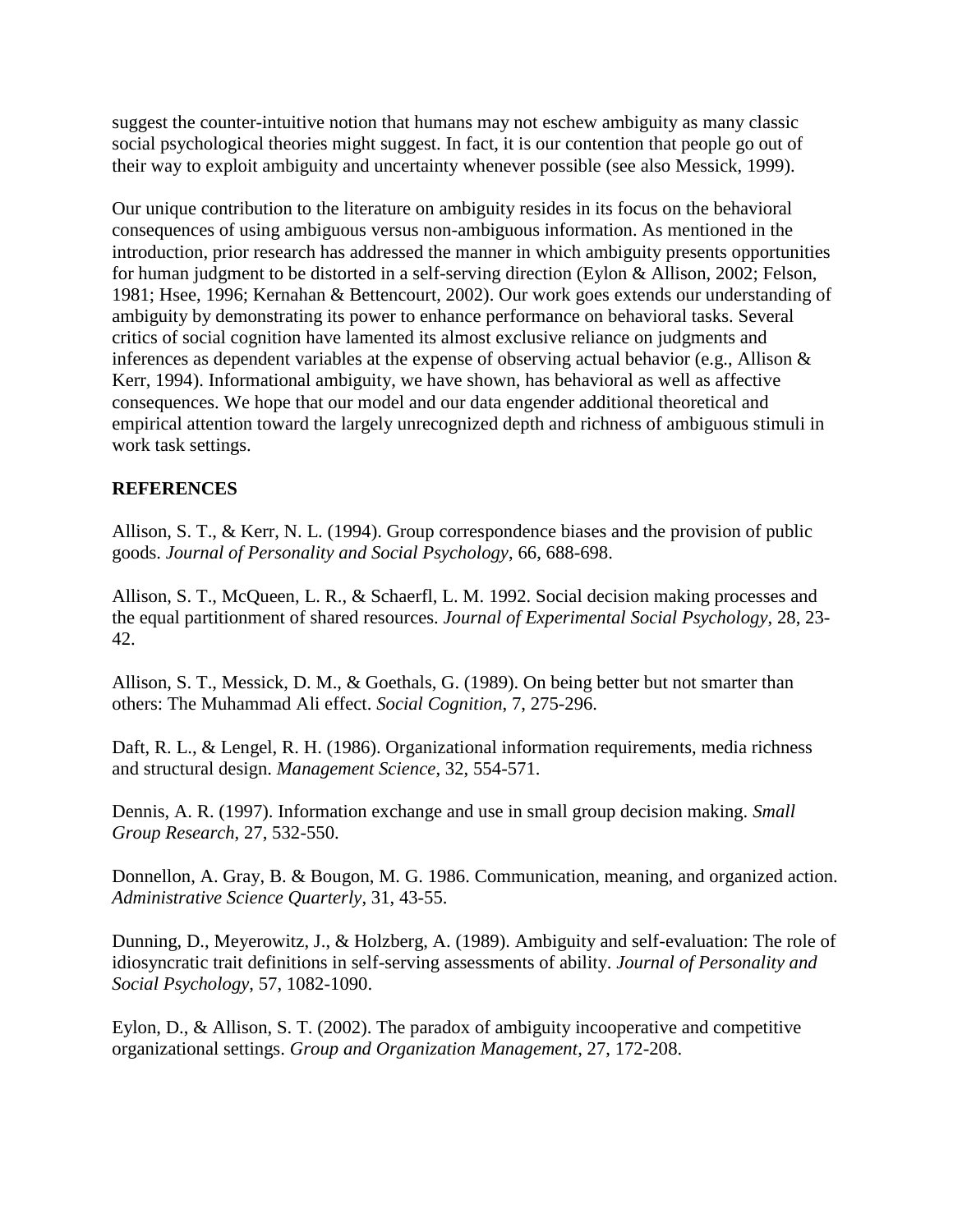[263]

Felson, R. B. (1981). Ambiguity and bias in the self-concept. *Social Psychology Quarterly*. 44, 64-69.

Festinger, L. (1950). Informal social communication. *Psychological Review*, 57, 271-282.

Festinger, L. (1957). *A theory of cognitive dissonance*. Palo Alto, CA: Stanford University Press.

Giacalone, R. A., & Rosenfeld, P. (1987). Reasons for employee sabotage in the workplace. *Journal of Business and Psychology*, 1, 367-378.

Graetz, K. A., Boyle, E. S., Kimble, C. E., Thompson, P., & Garlock, J. L. (1998). Information sharing in face-to-face, teleconferencing, and electronic chat groups. *Small Group Research*, 29, 714-743.

Heider, F. (1958). *The psychology of interpersonal relations*. New York: Wiley.

Herlocker, C. E., Allison, S. T., Foubert, J., & Beggan, J. K. (1997). Intentional and unintentional overconsumption of partitioned and nonpartitioned resources. *Journal of Personality and Social Psychology*, 73, 992-1004.

Hogarth, R. M. 1987. *Judgement and choice*. New York: John Wiley & Sons.

Hsee, C. (1995). Elastic justification: How tempting but task-irrelevant factors influence decisions. *Organizational Behavior and Human Decision Processes*. 62, 330-337.

Hsee, C. (1996). Elastic justification: How unjustifiable factors influence judgments. *Organizational Behavior and Human Decision Processes*. 62, 330-337.

Kelley, H. H. (1967). Attribution theory in social psychology. In D. Levine (Ed.), *Nebraska Symposium on Motivation* (Vol. 15, pp. 192-240). Lincoln: University of Nebraska Press.

Kernahan, C., & Bettencourt, B. A. (2002). Motivated processing of black and white targets: The situation of choice versus assignment. *Basic and Applied Social Psychology*, 24, 124-144.

Kunda, Z. (1990). The case for motivated reasoning. *Psychological Bulletin*, 108, 480-498.

Lerner, M. J. (1970). The desire for justice and reactions to victims. In J. Macaulay & L. Berkowitz (eds.), *Altruism and helping behavior* (pp. 205-229). New York: Academic Press.

Locke, E. A., & Latham, G. P. (1990). *A theory of goal setting and task performance*. Englewood Cliffs, NJ: Prentice Hall.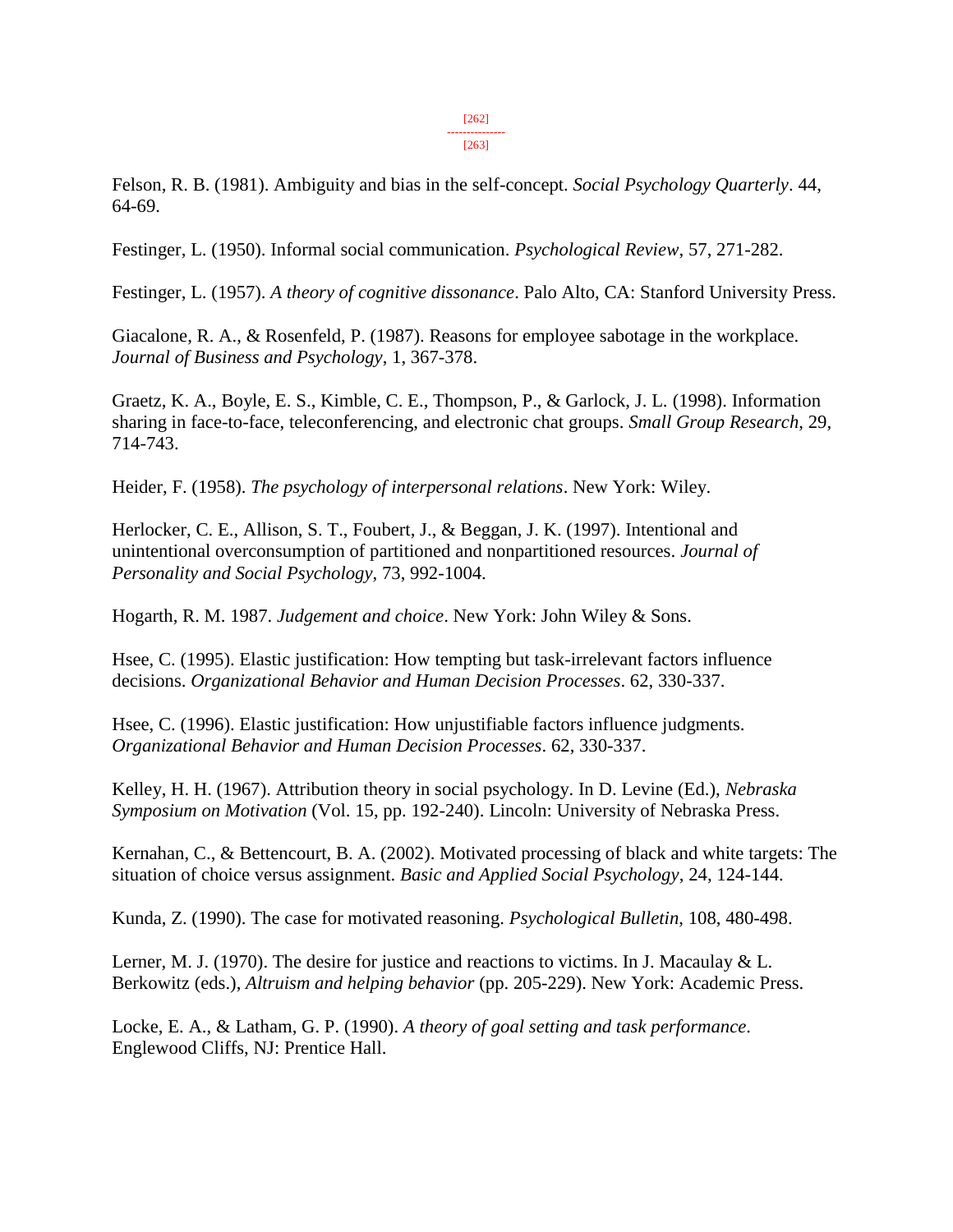Mackie, D. M., Ahn, M. N., Asuncion, A. G., & Allison, S. T. (2001). The impact of perceiver attitudes on outcome-biased dispotional inferences. *Social Cognition*, 19, 71-93.

Messick, D. M. (1999). Dirty secrets: Strategic uses of ignorance and uncertainty. In L. Thompson, J. Levine, & D. Messick (Eds.), *Shared cognition in organizations*. Hillsdale, NJ: Lawrence Erlbaum Associates, Inc.

Parks, J. M., & Conlon, E. J. (1990). Justification and the processing of information. *Journal of Applied Social Psychology*, 20, 703-723.

> [263] --------------- [264]

Schrader, S., Riggs, W., & Smith, R. (1993). Choice over uncertainty and ambiguity in technical problem solving. *Journal of Engineering and Technology Management*, 10, 73-99.

Stasser, G. (1991). Pooling of unshared information during group discussion. In S. Worchel et al. (Eds.), *Group process and productivity*. Newbury Park, CA: Sage Publications.

Stasser, G, Stewart, D.D., & Wittenbaum,G. M. (1996). Expert roles and information exchange during discussion: The importance of knowing who knows what. *Journal of Experimental Social Psychology*, 31, 244-265.

Stewart, D. D., & Stasser, G. (1998). The sampling of critical, unshared information in decisionmaking groups: The role of an informed minority. *European Journal of Social Psychology*, 28, 95-113.

Stewart, D.D., Billings, R. S., & Stasser, G. (1998). Accountability and the discussion of unshared, critical information in decision-making groups. *Group Dynamics*, 2, 18-23.

Tajfel, H., Billgin, M., Bundy, R., & Flament, C. (1971). Social categorization and intergroup behavior. *European Journal of Social Psychology*, 1, 149-178.

Van Lange, P. A. M, & Sedikides, C (1998). Being more honest but not necessarily more intelligent than others: Generality and explanations for the Muhammad Ali effect. *European Journal of Social Psychology*, 28, 675-680.

Weick, K. E. 1979. *The Social Psychology of Organizing*, 2nd ed. Reading, MA: Addison-Wesley.

#### **APPENDIX A: Descriptive Statistics and Correlations Among the Dependent Variables**

|                                     | Mean SD 1 |  | 2 3 |  |
|-------------------------------------|-----------|--|-----|--|
| 1 Product Quality 6.75 .71 (.88) -- |           |  |     |  |